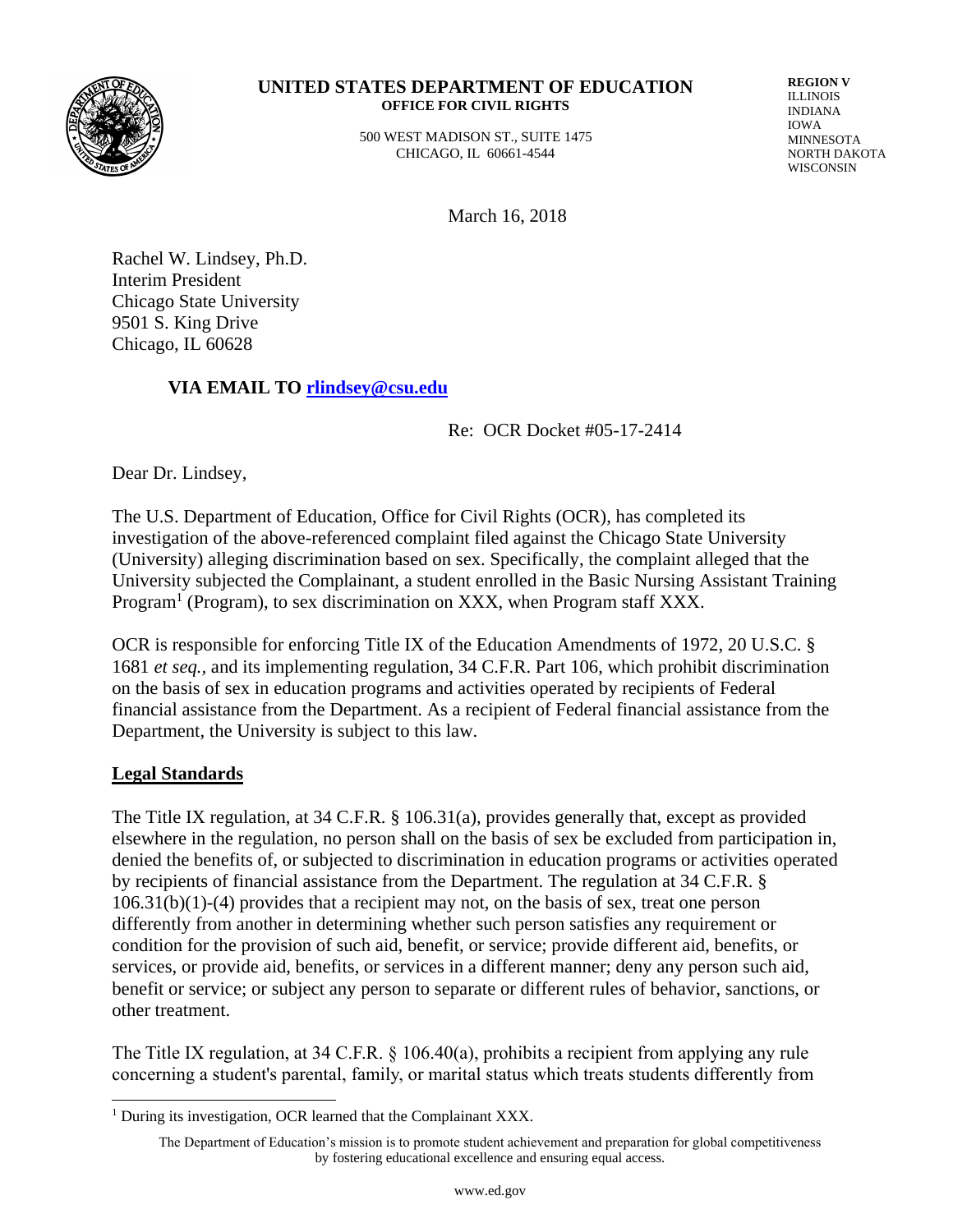other students on the basis of sex. The Title IX regulation, at 34 C.F.R. § 106.40(b)(1), also prohibits recipients from discriminating against a student or excluding the student from its education program or activity on the basis of the student's pregnancy, childbirth, and/or recovery from pregnancy.

Pursuant to the Title IX implementing regulation, at 34 C.F.R. § 106.40(b)(2), a recipient may require a pregnant student or student who has given birth to submit medical certification for academic participation only if the recipient also requires such certification from all students with physical or emotional conditions requiring the attention of a physician. A student who has been hospitalized due to childbirth, for example, should not be required to submit a medical certificate for reentry to the academic program if a certificate is not required of a student who has been hospitalized for other types of medical treatment.

The Title IX implementing regulation, at 34 C.F.R. § 106.40(b)(5), further states, in relevant part, that, in the case of a recipient that does not maintain a leave policy for its students, or in the case of a student who does not otherwise qualify for leave under such a policy, a recipient shall treat pregnancy, childbirth, and recovery therefrom as a justification for a leave of absence for so long a period of time as is deemed medically necessary by the student's physician, at the conclusion of which the student shall be reinstated to the status which she held when the leave began.

## **Basic Nursing Assistant Training Program Policies**

In the fall of 2016, the University started the Basic Nursing Assistant Training Program (Program) as part of its *Partnership to STEP UP in Health Careers.* 2 . The Program provides educational training in high demand healthcare fields to low-income eligible individuals. It is an 8-week certificate course that prepares students to take the state examination to become certified as a basic nursing assistant. The Program has two components: 80 hours of instruction in a classroom setting with a simulation lab and 40 hours of instruction in a clinical setting where students perform specific tasks on residents in a nursing home facility.

The Program Handbook<sup>3</sup> notes that all students must submit a medical release, pass a criminal background check and provide proof of immunizations that includes proof of a flu shot. The Program Handbook also has a section entitled "Pregnancy," which states,

It is our intent to protect you and your family. Therefore the following guidelines should not be viewed as restrictive:

- A student who is pregnant is required to notify the BNA coordinator and her instructor as soon as she becomes aware of her pregnancy. In addition a statement from her healthcare provider certifying the student is physically able to participate in clinical practice without restrictions (i.e. moving, lifting, and transferring patients) is required.

 $\overline{\phantom{a}}$ <sup>2</sup> STEP UP is funded by a U.S. Department of Health and Human Services' Health Profession Opportunity Grant. The University partners with a community college and two local social service agencies to operate the program.

<sup>&</sup>lt;sup>3</sup> The BNAT Program Handbook is not available on the University's public website.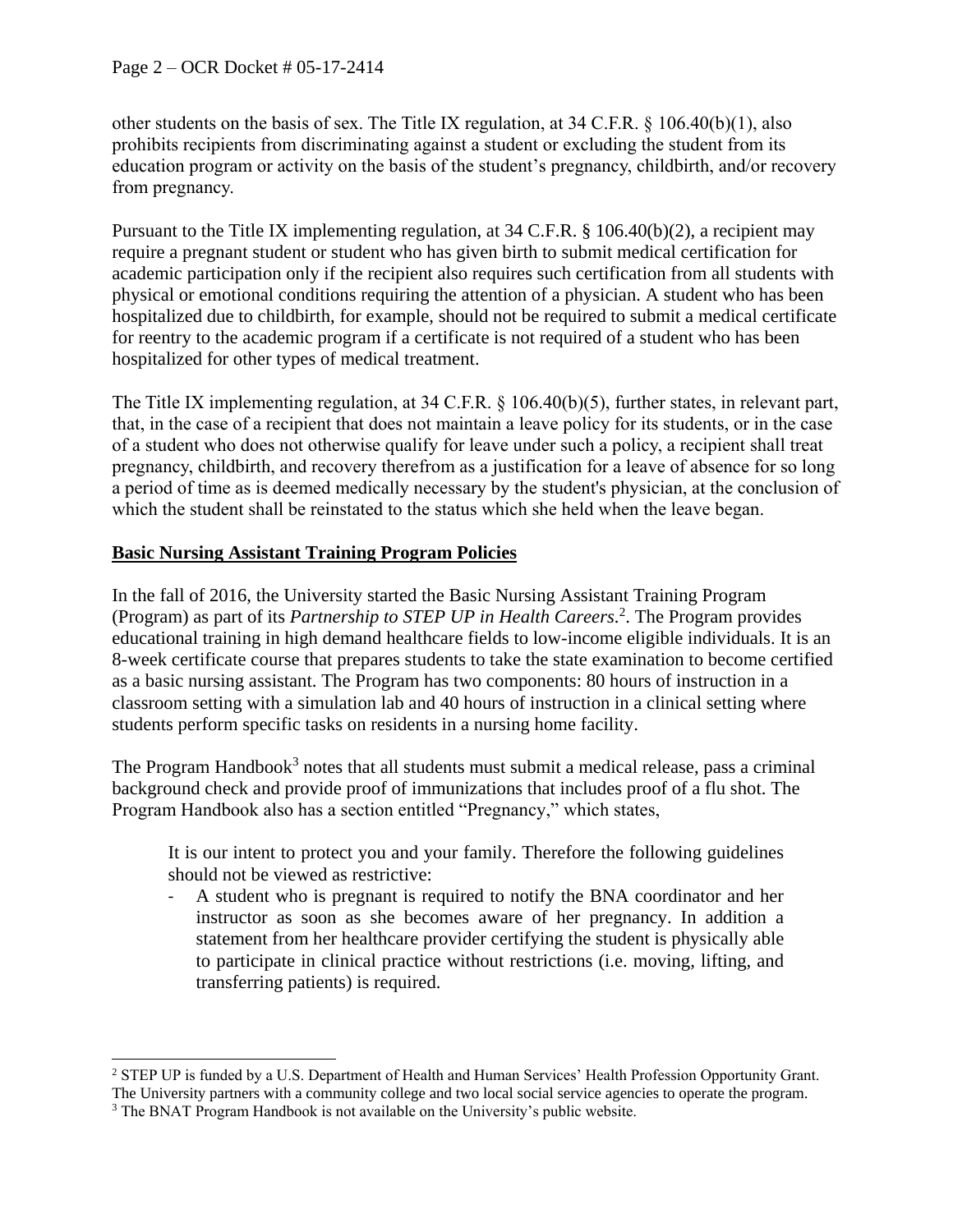- Any change in health status must be reported immediately to the clinical instructor in written format. A clinical agency's policy/protocols concerning pregnancy must be adhered to by all students and faculty.
- Students who have declared their pregnancy during the clinical portions of their program must have written documentation from their primary healthcare provider to remain in clinical practice without restrictions during the course of their pregnancy.
- Students are responsible for obtaining this documentation and providing it to the BNA coordinator and instructor.
- Provider limitations must be clearly stated and may require student withdrawal from the course if program objectives cannot be met. Agency policies concerning pregnant students in their clinical facility and measures to avoid potential hazards to mother and/or unborn fetus may supersede the statement above. $4$
- Confidentiality is strictly enforced; however, it is important for your instructor to know of your pregnancy to keep you safe as possible from environmental and physical dangers in simulation lab and clinical area.
- Each student is given 3 opportunities to achieve the required levels for skills practice.
- Any problems arising with pregnancy is solely the student and MD responsibility.

The Complainant acknowledged receipt of the Program Handbook.

The Program also adheres to the Nursing Assistant Training Performance Skill Evaluation<sup>5</sup> (NATPSE) metrics set forth by the Illinois Department of Public Health.<sup>6</sup> In addition to passing a written exam, NATPSE requires Program students to show competence in 21 manual performance skills to successfully complete the Program. Some of these performance skills require the student to be able to move and lift nursing home residents.

# **Factual Summary**

 $\overline{\phantom{a}}$ 

## XXXXXXXXXXXXXXXXXXXXXXXXXXXXXXXXXXXXXXXXXXXXXXXXXXXXXX XXXXXXXXXXXXXXXXXXXXXXXXXXXXXXXXXXXXXXXXXXXXXXXXXXXXXX

OCR notes that the Program's "Readmittance Policy," which is included in the Program Handbook, states:

If a student **FAILS** (emphasis in original) any portion of the program, they may reapply and (sic) for the entire program again. If a student is **DISMISSED** (emphasis in original) from this program for any reason, they may reapply at a later date, depending on the

<sup>4</sup> The University reported that to date, no Program participants have been removed from the Program as a result of agency/clinical site policies concerning pregnant students.

<sup>5</sup> <https://nurseaidetesting.com/wp-content/uploads/2013/04/Performance-Skills-Manual-May-2009.pdf>

<sup>6</sup> <http://www.dph.illinois.gov/topics-services/health-care-regulation/health-care-worker-registry/cna-facts>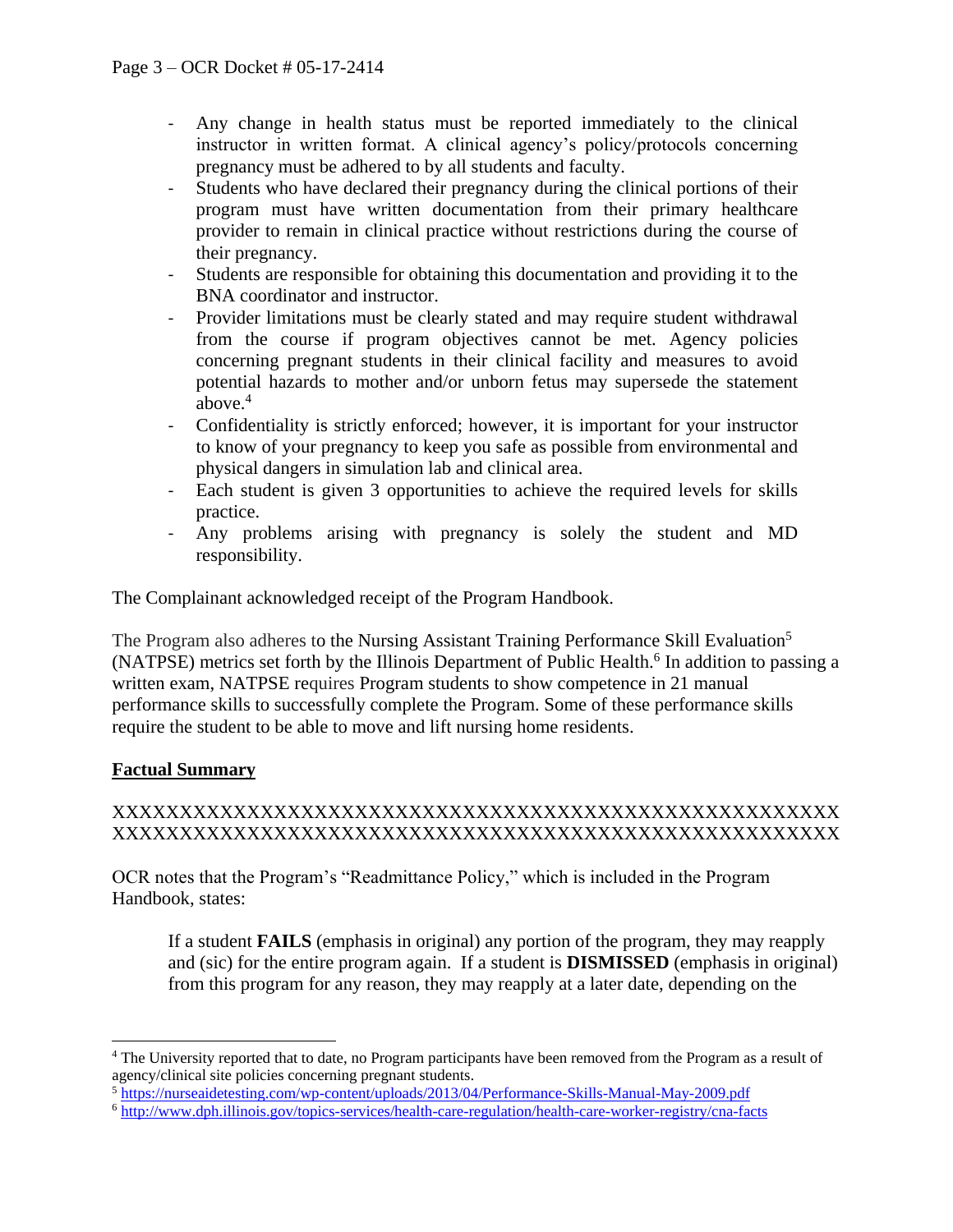infraction. Each case will be evaluated by the BNA Coordinator and the College Dean of Nursing, and readmission to the program will be at their discretion.

The Readmittance Policy does not state whether readmitted students will be allowed to resume the Program in the place where they were when they were dismissed and does not distinguish between students who are dismissed for medical and/or physical conditions that preclude lifting and those who are dismissed for other reasons.

The University maintains that Program staff did not XXXXXXXXXXXXXXXXXXXXXXXX.

The University provided OCR a list of all Program students since its beginning in the fall of 2016. For each student, the University indicated whether the student completed the Program and passed the final Program course exam and whether the student registered for the certification exam and passed it. A total of XX out of 67 students XXX did not complete the Program. XX of the students did not complete the Program because they failed to submit medical releases. The University did not specify why the other students did not complete the Program. The University also reported that a total of XX students that did not complete the Program re-enrolled at a later time. All XX were required to restart the Program from the beginning.

## **Analysis and Conclusion**

OCR finds that the Program policy with respect to pregnant students, as written, violates Title IX in that it imposes restrictions on pregnant students that are not similarly imposed on other students, including students with physical or emotional conditions requiring the attention of a physician. Specifically, OCR determined that the policy requires pregnant students to notify the Program of a pregnancy even if the student is not subject to any medical restrictions and to provide medical documentation of the student's ability to participate in the Program. The policy also requires pregnant students to provide a medical release without restrictions. In addition, the policy states that clinical placement sites can take measures to avoid potential hazards to mother and/or unborn fetus even if the pregnant student does not have medical restrictions.

With respect to the Complainant individually, XXX. Accordingly, OCR found insufficient evidence that despite the Program policy, which violates Title IX as written, the Complainant herself was discriminated against XXX.

Subsequent discussions with the University resulted in the University signing the enclosed Resolution Agreement (Agreement) on March 15, 2018 which, when fully implemented, will resolve the Title IX allegation raised in the complaint. The Agreement requires the University to revise its BNAT Program policies and procedures related to student pregnancy to ensure that the revised policies and procedures comply with the Title IX regulation at 34 C.F.R. §§ 106.31 and 106.40. The provisions of the Agreement are aligned with the complaint allegation and the information obtained during OCR's investigation, and consistent with the applicable regulations. OCR will monitor the University's implementation of the Agreement.